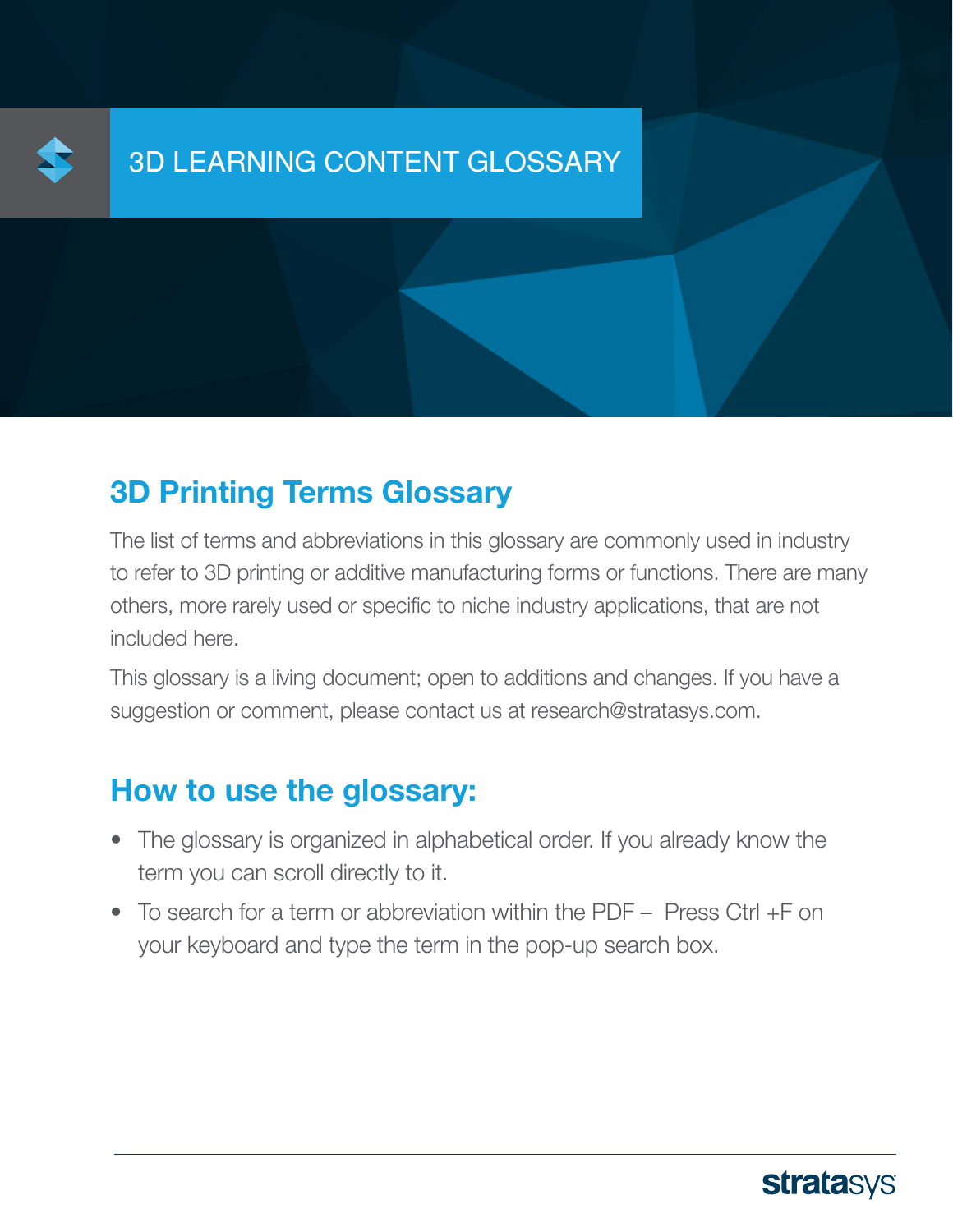

| <b>3D Printer (Also</b><br>Modeler): | An additive fabrication machine that is designed to join materials to make<br>objects from 3D model data through depositing of material usually layer upon<br>layer also known as 3D printing.                                                                                                                                                                                                                                                                                                                                                                                                                                              |
|--------------------------------------|---------------------------------------------------------------------------------------------------------------------------------------------------------------------------------------------------------------------------------------------------------------------------------------------------------------------------------------------------------------------------------------------------------------------------------------------------------------------------------------------------------------------------------------------------------------------------------------------------------------------------------------------|
| <b>3D Printing:</b>                  | A process of fabricating objects from 3D model data through depositing of<br>material usually layer upon layer.                                                                                                                                                                                                                                                                                                                                                                                                                                                                                                                             |
| <b>3D CAD:</b>                       | Three dimensional computer aided design.                                                                                                                                                                                                                                                                                                                                                                                                                                                                                                                                                                                                    |
| <b>3D CAD Model:</b>                 | Three dimensional computer aided design model.                                                                                                                                                                                                                                                                                                                                                                                                                                                                                                                                                                                              |
| <b>4D Printing:</b>                  | 4D printing refers to "time" as the fourth dimension. (Newtonian definition<br>of time: Time, as perceived by Sir Isaac Newton, is part of the fundamental<br>structure of the universe - a dimension in which events occur in sequence.<br>Without time, there is no motion and no transformation. Our universe would<br>stay frozen.) 4D printing is the printing of combined materials that are<br>programed to transform and self-assemble through time. 3D Printed models<br>that contain the potential for change over time. When exposed to the correct<br>stimulus they rearrange their shape according to pre-programmed patterns. |

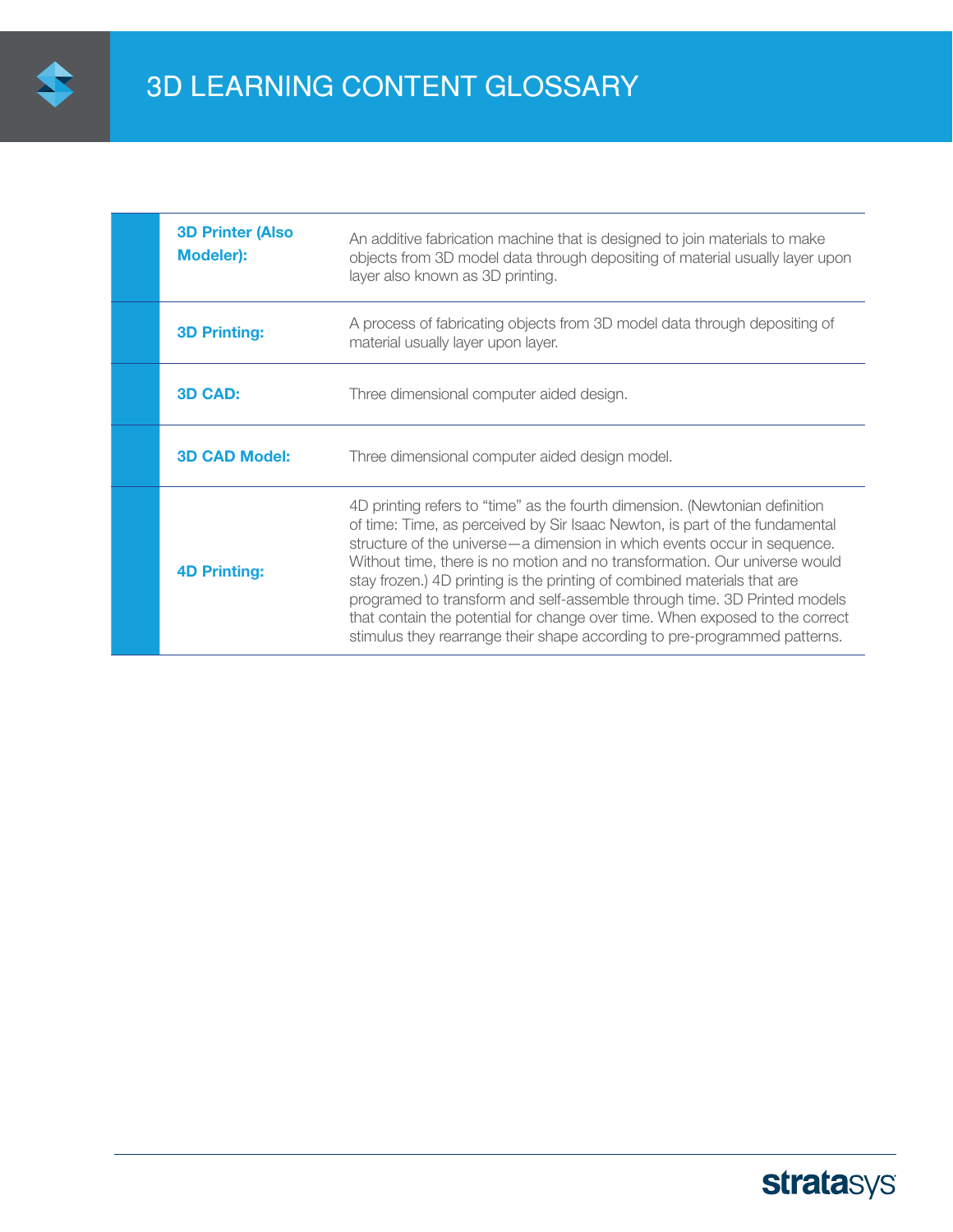

| A | <b>Additive Fabrication</b>                   | (Synonyms: 3D Printing, Rapid Manufacturing, Additive Manufacturing, Layer<br>Manufacturing)-An automated method to build models, prototypes, tools and<br>manufactured parts directly from CAD data, that constructs these parts by<br>depositing and bonding materials on a layer-by-layer basis.                                                                                                                                                                                                                                                                                                                                                                                                                                                   |
|---|-----------------------------------------------|-------------------------------------------------------------------------------------------------------------------------------------------------------------------------------------------------------------------------------------------------------------------------------------------------------------------------------------------------------------------------------------------------------------------------------------------------------------------------------------------------------------------------------------------------------------------------------------------------------------------------------------------------------------------------------------------------------------------------------------------------------|
|   | <b>Air Gap</b>                                | The distance between roads (rasters or contours).                                                                                                                                                                                                                                                                                                                                                                                                                                                                                                                                                                                                                                                                                                     |
|   | <b>Anisotropy</b>                             | The property of being directionally dependent, which implies different properties in<br>different directions, as opposed to isotropy, which describes uniformity in<br>all directions.                                                                                                                                                                                                                                                                                                                                                                                                                                                                                                                                                                |
|   | <b>Anisotropic Digital</b><br><b>Material</b> | Digital materials that have an anisotropic 3D phase structure design, with<br>corresponding anisotropic properties along different axes within a single object.                                                                                                                                                                                                                                                                                                                                                                                                                                                                                                                                                                                       |
| B | <b>Base Layer</b>                             | (Synonyms: Pedestal, Brim, Raft, Skirt)-Sacrificial initial layers used to stabilize<br>the part on the build tray to create a strong foundation and ensure a level build<br>plane.                                                                                                                                                                                                                                                                                                                                                                                                                                                                                                                                                                   |
|   | <b>BASS</b>                                   | Break-Away Support Structure.                                                                                                                                                                                                                                                                                                                                                                                                                                                                                                                                                                                                                                                                                                                         |
|   | <b>Bead</b>                                   | (Synonyms: Road, Path)-The data used to describe extruder tip position and<br>extrusion properties when building a part on an FDM™ printer. It also describes<br>the thin strip of extruded thermoplastic deposited by the 3D printer.                                                                                                                                                                                                                                                                                                                                                                                                                                                                                                                |
|   | <b>Binder Jetting (BJ)</b>                    | A binder jetting machine will distribute a layer of powder onto a build platform. A<br>liquid bonding agent is applied through inkjet print heads bonding the particles<br>together. The build platform will be lowered and the next layer of powder will<br>be laid out on top. By repeating the process of laying out powder and bonding,<br>the parts are built up in the powder bed. Binder jetting does not require any<br>support structures. The built parts lie in the bed of unbonded powder. The entire<br>build volume can therefore be filled with several parts, including stacking and<br>pyramiding of parts. These are then all produced together. Binder Jetting works<br>with almost any material that is available in powder form. |
|   |                                               | Source: https://www.additively.com/en/learn-about/binder-jetting#read-more                                                                                                                                                                                                                                                                                                                                                                                                                                                                                                                                                                                                                                                                            |
|   | <b>Boundary Curves</b>                        | A closed curve used to define a region in the XY plane. Two different types of<br>boundary curves are present in the system: part boundary curves (as a result of<br>slicing) and support boundary curves (as a result of support generation).                                                                                                                                                                                                                                                                                                                                                                                                                                                                                                        |
|   | <b>Bounding Box</b>                           | A particular area of the build tray that encompasses all of the designs to be<br>printed.                                                                                                                                                                                                                                                                                                                                                                                                                                                                                                                                                                                                                                                             |
|   | <b>Build Plate</b>                            | (Synonyms: Tray, Platen, Bed, Build Sheet, Substrate and Foundation)-See<br>Platen.                                                                                                                                                                                                                                                                                                                                                                                                                                                                                                                                                                                                                                                                   |

# **stratasys**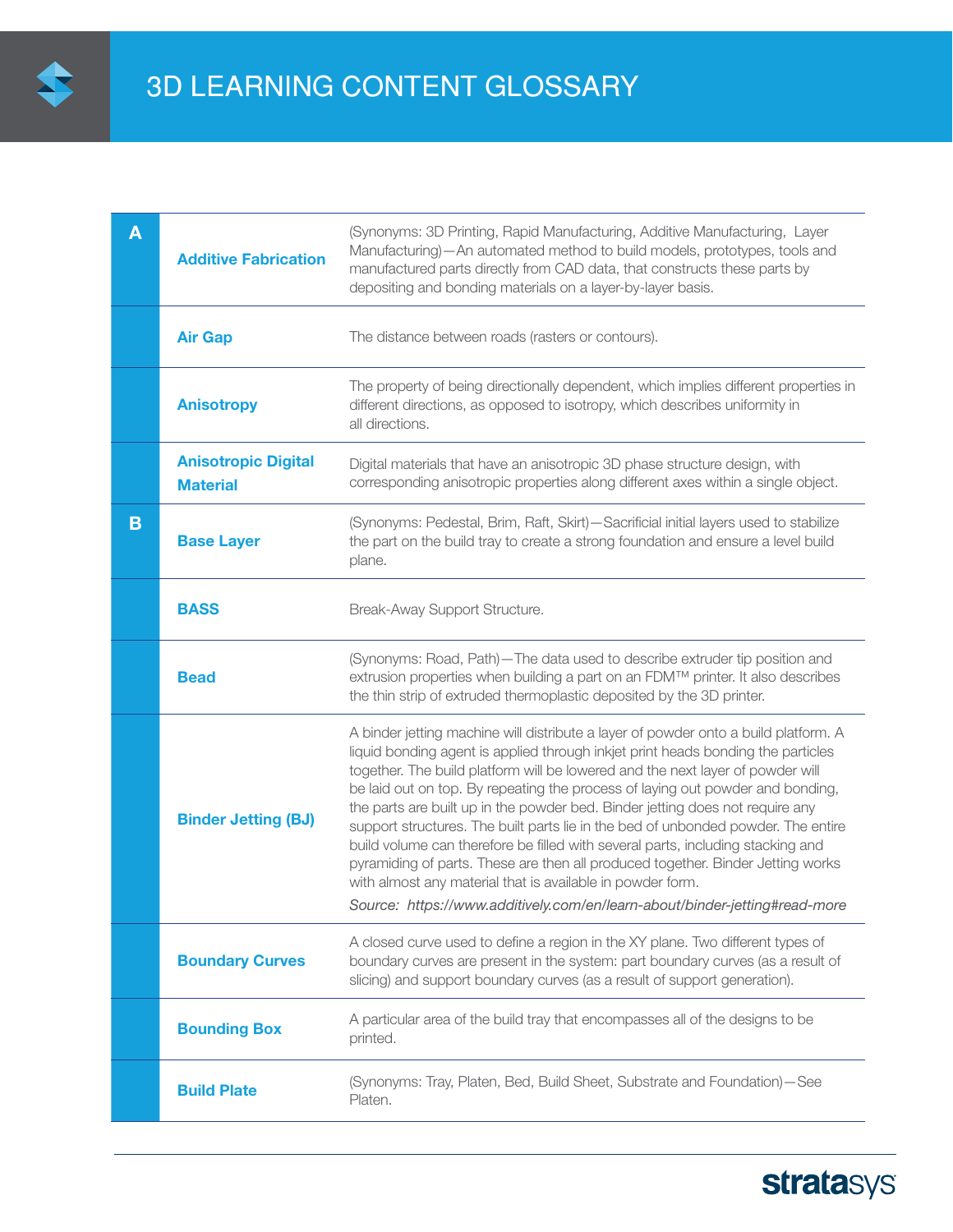

|   | <b>Build Sheet</b>                                     | (Synonyms: Tray, Platen, Build Plate, Bed, Substrate and Foundation) - See<br>Platen.                                                                                                                                                 |
|---|--------------------------------------------------------|---------------------------------------------------------------------------------------------------------------------------------------------------------------------------------------------------------------------------------------|
|   | <b>Build Time</b>                                      | Print time.                                                                                                                                                                                                                           |
| C | <b>CAD</b>                                             | Computer Aided Design.                                                                                                                                                                                                                |
|   | <b>CAGD</b>                                            | Computer Aided Geometric Design.                                                                                                                                                                                                      |
|   | <b>CAM</b>                                             | Computer Aided Manufacturing.                                                                                                                                                                                                         |
|   | <b>CMB</b>                                             | Chromeleon Backup Archive. File format supported by Stratasys FDM printers.                                                                                                                                                           |
|   | <b>Concept Model</b>                                   | The parts that are used early in the design process when alternatives are<br>being conceived. The primary use is for product visualization and design<br>communication.                                                               |
|   | <b>Contour</b>                                         | Toolpaths that follow the outline of a region. Regions are defined by contours and<br>then filled with rasters.                                                                                                                       |
|   | <b>Curl</b>                                            | A distortion of horizontal walls that involve two or more layers in which shrinkage<br>of a newly-formed layer, while adhering to the previous layer, causes those layers<br>to curl.                                                 |
|   | <b>Curve</b>                                           | A generic term used to describe any of the planar paths (contained in x-y plane)<br>that are present in the software at every z-layer. Curves are the result of slicing,<br>support generation and toolpath generation.               |
| D | DDM                                                    | Direct Digital Manufacturing.                                                                                                                                                                                                         |
|   | <b>Direct Digital</b><br><b>Manufacturing</b><br>(DDM) | The process of going directly from a digital representation of a part to the final<br>product (finished goods) via additive fabrication technologies.                                                                                 |
|   | <b>Digital Material</b>                                | Engineered materials manufactured from two or more different constituent<br>materials, according to a digitally encoded three dimensional phase structure<br>design (the DM code), and produced by an additive manufacturing process. |

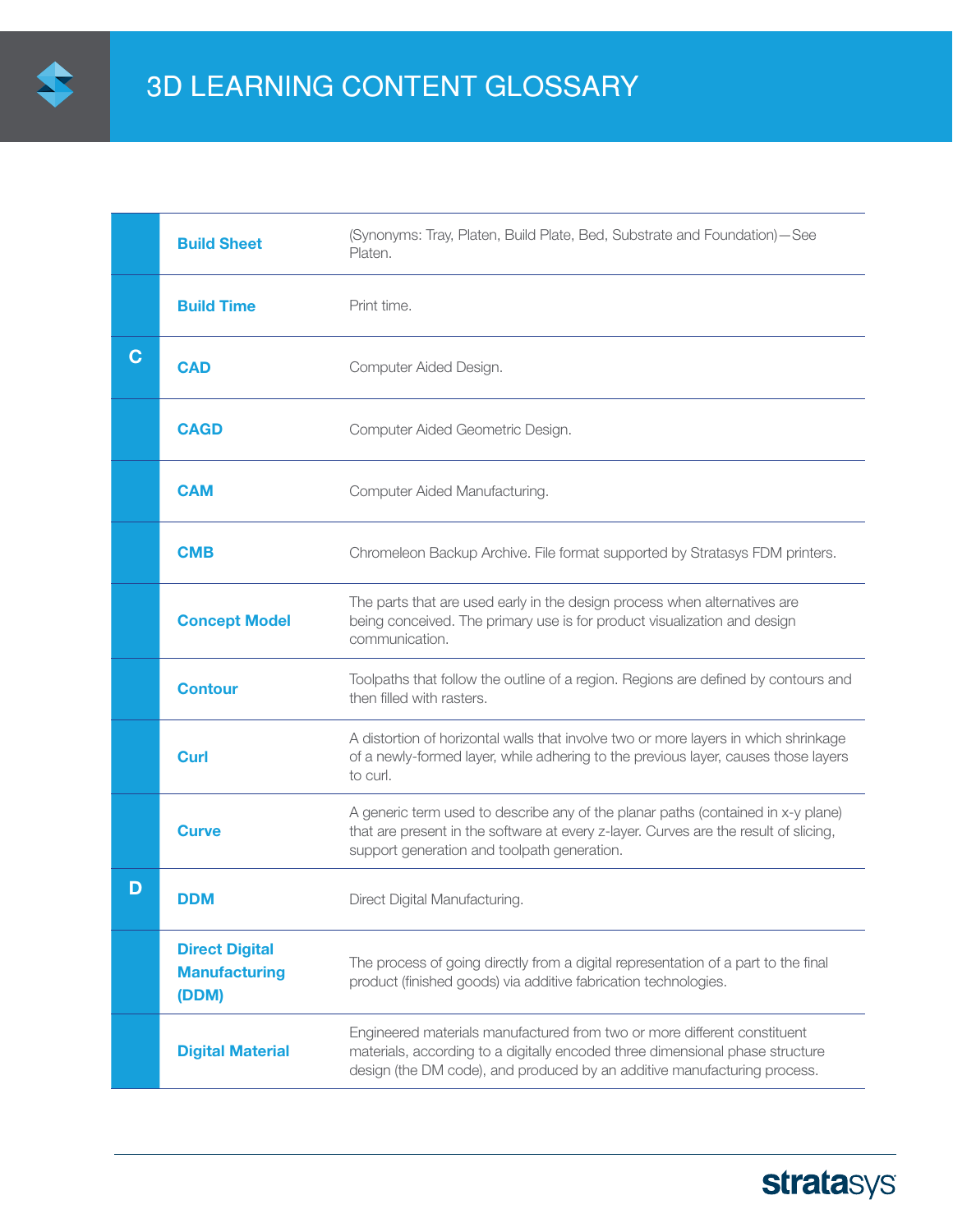

|   | <b>Drill Guide</b>         | Device that aligns a boring tool and controls the depth of penetration.                                                                                                                                                                                                                                                                                                                            |
|---|----------------------------|----------------------------------------------------------------------------------------------------------------------------------------------------------------------------------------------------------------------------------------------------------------------------------------------------------------------------------------------------------------------------------------------------|
| Е | <b>Envelope</b>            | The modeling envelope is the space where the part is built. The part must be<br>small enough to fit inside the modeling envelope. The left side of the modeling<br>envelope corresponds to the plane defined by $X = 0$ . The front of the modeling<br>envelope corresponds to the plane defined by $Y = 0$ . The bottom of the modeling<br>envelope corresponds to the plane defined by $Z = 0$ . |
|   | <b>EUP</b>                 | End-Use Parts.                                                                                                                                                                                                                                                                                                                                                                                     |
|   | <b>End-Use Parts (EUP)</b> | (Synonyms: Production Parts)-The components, sub-assemblies or products<br>that are sold to a customer or put into service.                                                                                                                                                                                                                                                                        |
|   | <b>Extruder</b>            | The extruder draws the filament from the spool, melts it, and pushes it through a<br>nozzle onto the build plate.                                                                                                                                                                                                                                                                                  |
| F | <b>Facet</b>               | A triangular element of an STL file that has an outward-facing surface normal.                                                                                                                                                                                                                                                                                                                     |
|   | <b>FDM</b>                 | Fused Deposition Modeling. The Stratasys-patented additive manufacturing<br>process that extrudes a filament of semi-molten thermoplastic to build parts.                                                                                                                                                                                                                                          |
|   | Fill                       | Density of the material inside the 3D printed model. Fill influences the model's<br>weight and strength.                                                                                                                                                                                                                                                                                           |
|   | <b>Fill Style</b>          | The pattern of roads used to create the interior of a part. FDM fill styles are Solid-<br>Normal, Sparse, Sparse-Double Dense, Sparse-High Density and Sparse-Low<br>Density.                                                                                                                                                                                                                      |
|   | <b>Filament</b>            | The thermoplastic filament material (both model and support material) that is used<br>to build parts in FDM technology. The filament comes on a spool and is loaded<br>into the 3D printer.                                                                                                                                                                                                        |
|   | <b>Finished Goods</b>      | Manufactured items that are ready for shipment and sale to the customer. These<br>items may be the final product or a sub-assembly, component or raw material in a<br>receiving plant, or post-processed (such as sanded, painted, and polished).                                                                                                                                                  |
|   | <b>Fixture</b>             | A device that locates and holds work pieces in manufacturing operations.                                                                                                                                                                                                                                                                                                                           |

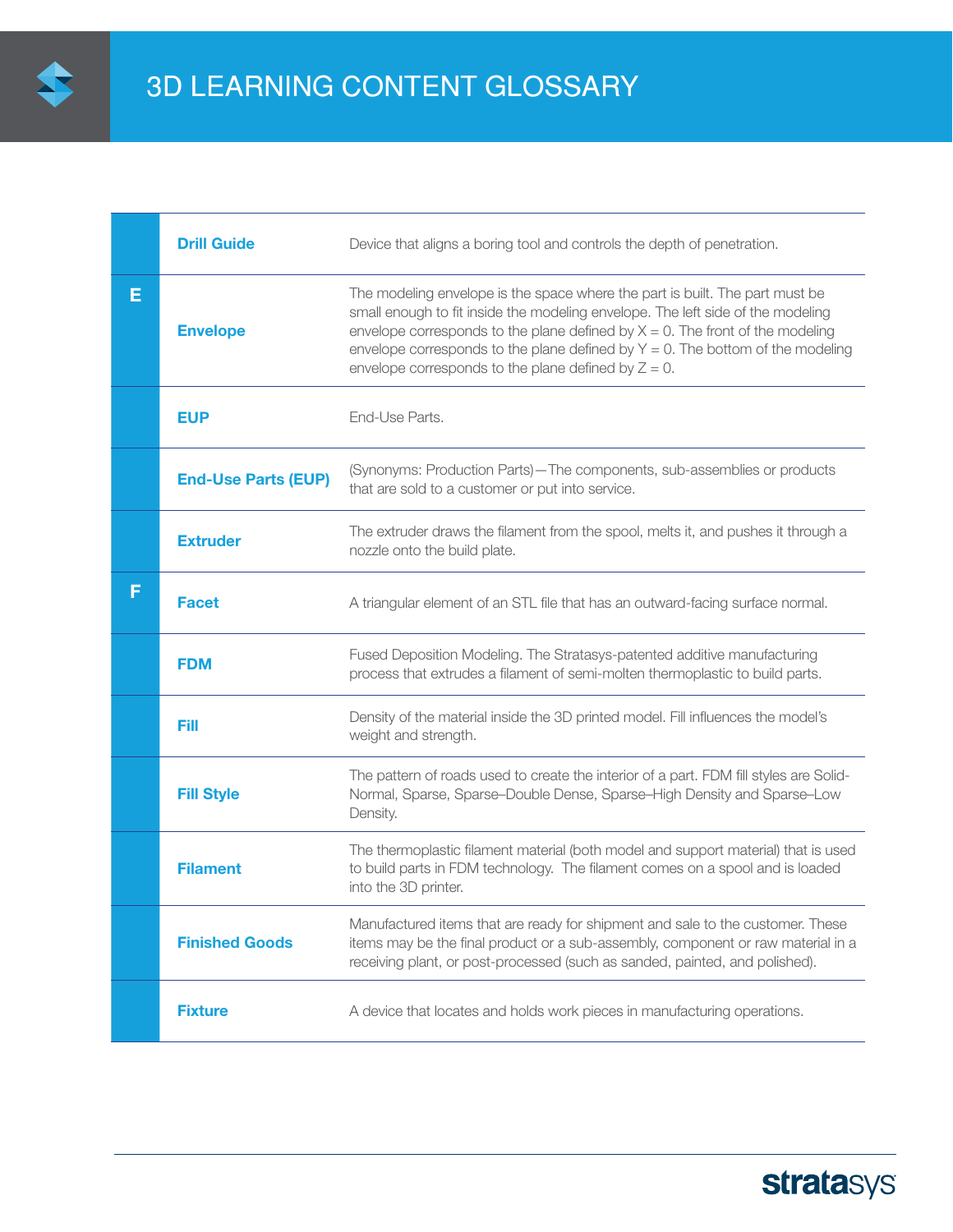

|   | <b>Foundation</b>                                | (Synonyms: Tray, Platen, Build Plate, Bed, Build Sheet and Substrate)                                                                                                                                                                                                                                                                                                                                  |
|---|--------------------------------------------------|--------------------------------------------------------------------------------------------------------------------------------------------------------------------------------------------------------------------------------------------------------------------------------------------------------------------------------------------------------------------------------------------------------|
|   | <b>Functional</b><br><b>Prototyping</b>          | The process of making physical models or parts for design verification and<br>performance testing.                                                                                                                                                                                                                                                                                                     |
|   |                                                  | A modeler with a temperature-controlled head that extrudes thermoplastic<br>material layer by layer. A fused deposition modeling machine melts a plastic<br>filament and extrudes it through a nozzle. The melted material is laid down on the<br>build platform, where it cools and solidifies. By laying down layer on layer, the part<br>is built.                                                  |
|   | <b>Fused Deposition</b><br><b>Modeling (FDM)</b> | Fused deposition modeling requires support structures which anchors the parts<br>on the build platform and supports overhanging structures. Through the use of a<br>second nozzle, the support structure can be built in a different material. Several<br>parts can be produced at the same time as long as they are all anchored on the<br>platform.                                                  |
|   |                                                  | Source: https://www.additively.com/en/learn-about/fused-deposition-<br>modeling#read-more                                                                                                                                                                                                                                                                                                              |
| G | <b>Gantry</b>                                    | The apparatus that allows the extruder assembly to move around.                                                                                                                                                                                                                                                                                                                                        |
|   | <b>Gauge</b>                                     | Any device for measuring or checking the dimensions of an object.                                                                                                                                                                                                                                                                                                                                      |
| н | <b>Head</b>                                      | Liquefies the thermoplastic modeling material and extrudes it into precise layers<br>that fuse to form the complete model.                                                                                                                                                                                                                                                                             |
|   | <b>Home</b>                                      | A head and platen position for the FDM hardware. It is the mechanical $X = 0$ ,<br>$Y = 0$ , $Z = 0$ position. (The head is positioned in the left corner of the modeling<br>envelope and the platen is at the top position.)                                                                                                                                                                          |
|   | <b>Homing</b>                                    | Moves the modeling material head and the platen to the home position. Homing<br>readies 3D Printers and production system for model building, which includes<br>initializing the head and platen locations, XYZ starting coordinates, and purging of<br>material from the tip. This is done automatically when a file is sent to the 3D printer<br>or production system and before the model is built. |
|   | <b>Hygroscopic</b>                               | A tendency to absorb moisture.                                                                                                                                                                                                                                                                                                                                                                         |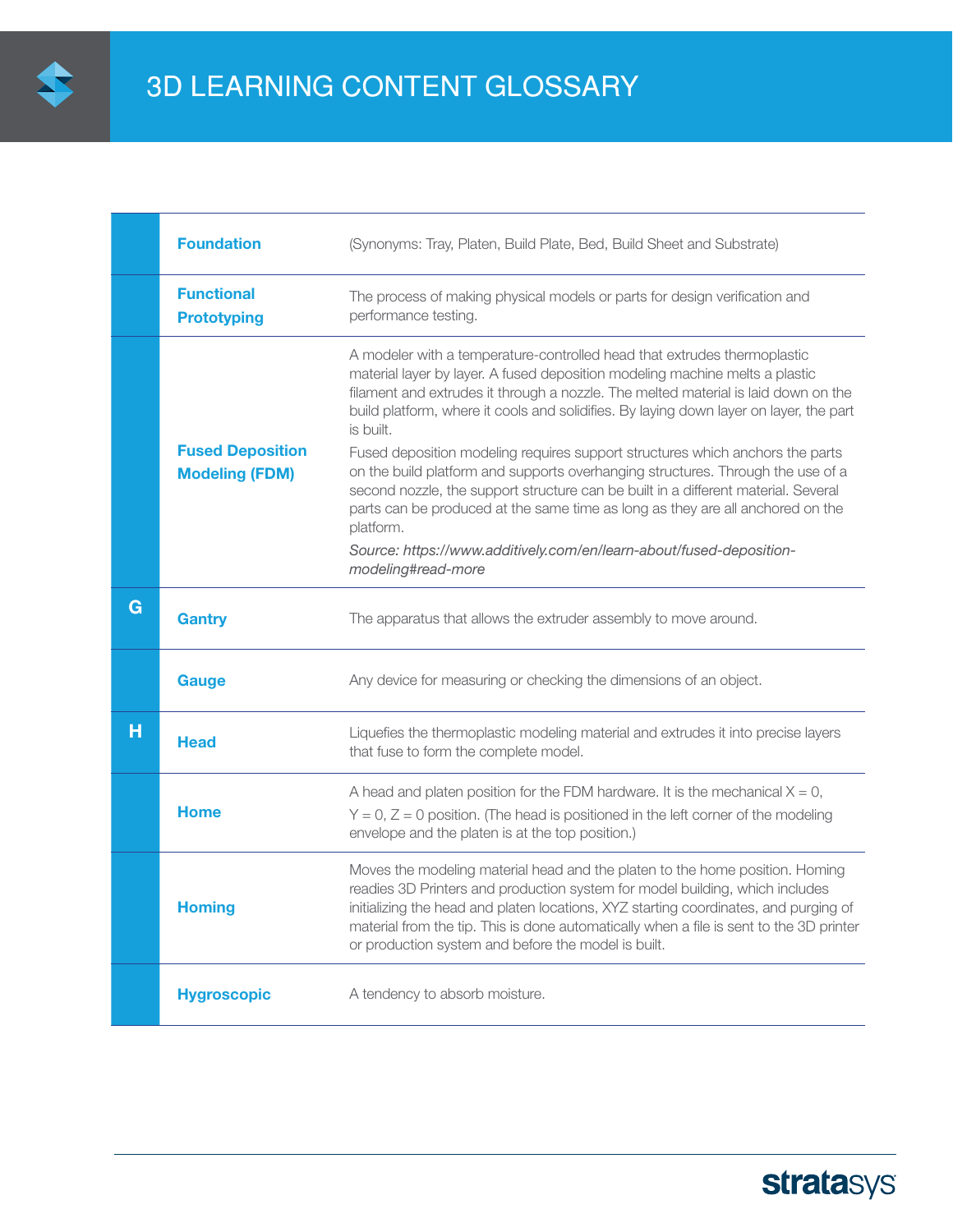

|   | <b>Insight</b>                        | Software used by Fortus® 3D Printers to prepare STL files for 3D print production.<br>This is a powerful software tool that gives users the ability to maximize efficiency<br>of the building process by changing default settings for each layer and creating<br>custom part characteristics (e.g., manipulating the infill, toolpath generation). Once<br>the toolpaths are generated and optimized for the model, the file is exported in the<br>.cmb format (See CMB definition), which will be read by the 3D printer to print the<br>model. |
|---|---------------------------------------|---------------------------------------------------------------------------------------------------------------------------------------------------------------------------------------------------------------------------------------------------------------------------------------------------------------------------------------------------------------------------------------------------------------------------------------------------------------------------------------------------------------------------------------------------|
| J | <b>Jig</b>                            | A device that locates and holds work pieces in manufacturing operations while<br>guiding or locating tools.                                                                                                                                                                                                                                                                                                                                                                                                                                       |
| K |                                       |                                                                                                                                                                                                                                                                                                                                                                                                                                                                                                                                                   |
| L | <b>Layer</b>                          | A 2D, horizontal cross-section used to additively construct a part. The thickness<br>of each layer is equal to the slice height.                                                                                                                                                                                                                                                                                                                                                                                                                  |
|   | <b>Layer Thickness</b>                | The height of the slices used to manufacture an FDM part. Thicknesses can be<br>0.005 in. (0.127 mm), 0.007 in. (0.178 mm), 0.010 in. (0.254 mm) and 0.013 in.<br>(0.33 mm). Shorthand for these thicknesses are 5 slice, 7 slice, 10 slice and 13<br>slice, respectively.                                                                                                                                                                                                                                                                        |
| M | <b>Manufacturing</b><br><b>Center</b> | The designation applied to Fortus 3D Production Systems (e.g., Fortus 400mc™).                                                                                                                                                                                                                                                                                                                                                                                                                                                                    |
|   | <b>Manufacturing Tools</b>            | Any item that plays a role in the production of finished goods. Examples include<br>hand tools, molds and gauges. These are categorized in four areas: patterns;<br>molds and dies; shop tools (jigs); and work holders (fixtures) and gauges.                                                                                                                                                                                                                                                                                                    |
|   | <b>Material Jetting</b>               | Material jetting machines utilize inkjet print heads to jet melted materials, which<br>then cool and solidify. By adding layer on layer, the part is built. Wax materials<br>are used with this technology. Material jetting requires support structures for<br>overhangs, which are usually built in a different material.<br>Source: https://www.additively.com/en/learn-about/material-jetting#read-more                                                                                                                                       |
|   | <b>Material</b>                       | The substance used by the modeler to build or support the part. This is generally<br>a type of polymer plastic.                                                                                                                                                                                                                                                                                                                                                                                                                                   |
|   | <b>Mesh</b>                           | Collection of stitched surface patches to represent 3D data model. A way to<br>represent solid objects through polygon division.                                                                                                                                                                                                                                                                                                                                                                                                                  |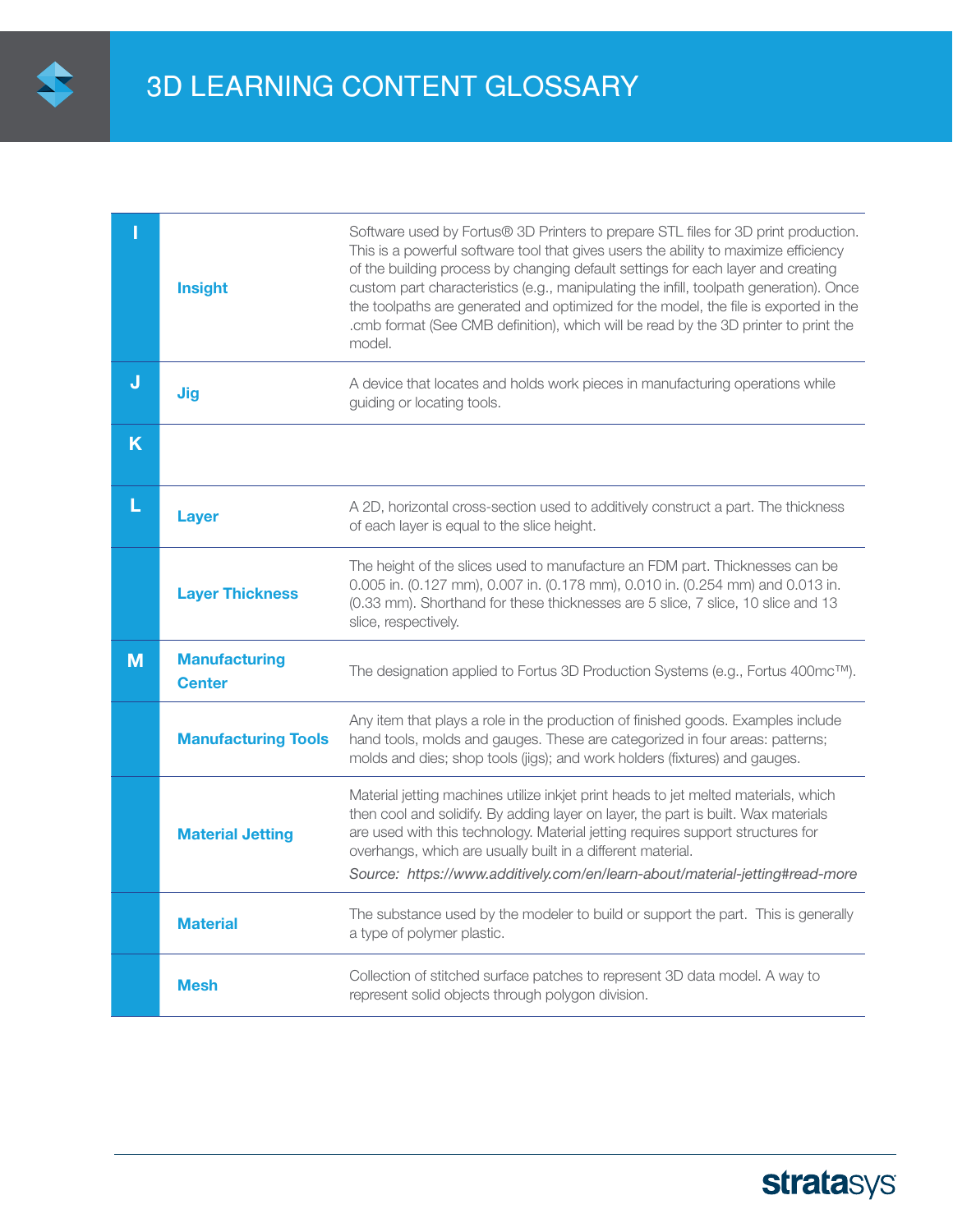

| <b>Modeler</b>                        | (Synonym: 3D Printer) An additive fabrication machine that manufactures parts.<br>The process forms three-dimensional objects from 3D model data (CAD-<br>generated solid, surface models or Voxel-based models). The designed object<br>emerges as a solid three-dimensional part through the deposition of material,<br>layer-by-layer, also known as 3D printing. |
|---------------------------------------|----------------------------------------------------------------------------------------------------------------------------------------------------------------------------------------------------------------------------------------------------------------------------------------------------------------------------------------------------------------------|
| <b>Modeling Envelope</b>              | The space within the modeler where the part is built. The part must fit inside the<br>modeling envelope.                                                                                                                                                                                                                                                             |
| <b>Mold</b>                           | A tool with a pocket or cavity for giving a particular shape to something in a<br>molten or plastic state.                                                                                                                                                                                                                                                           |
| <b>Nesting</b>                        | Positioning of parts on the tray for optimal build efficiency. Orientation, printing<br>time and material use are common parameters to consider.                                                                                                                                                                                                                     |
| <b>Open Curve</b>                     | A gap between part boundary contours on a particular layer of a sliced STL file.                                                                                                                                                                                                                                                                                     |
| <b>Part Boundary</b><br><b>Curves</b> | The outline of the surface of a part at a horizontal cross-section. The part<br>boundary contours are the end result of the slice operation.                                                                                                                                                                                                                         |
| <b>Path</b>                           | (Synonyms: Road, Bead)-The data used to describe extruder tip position and<br>extrusion properties when building a part on an FDM printer.                                                                                                                                                                                                                           |
| <b>Pattern</b>                        | Physical representation of a design that is used to produce molds, dies or tools.                                                                                                                                                                                                                                                                                    |
| <b>Pedestal</b>                       | (Synonyms: Base Layer, Brim, Raft and Skirt)                                                                                                                                                                                                                                                                                                                         |
| <b>Perimeter Curve</b>                | The outline of a slice.                                                                                                                                                                                                                                                                                                                                              |
| <b>Platen</b>                         | (Synonyms: Tray, Build Plate, Bed, Build Sheet, Substrate and Foundation)-The<br>Z-stage table on which the modeler builds parts. The table moves down in the Z<br>direction so that the extrusion head can build successive Z layers.                                                                                                                               |
| <b>Polygon</b>                        | A figure with three or more sides. When a polygon has more than three sides, they<br>must all lie on the same surface. http://docs.mcneel.com/rhino/5/help/en-us/<br>index.htm#popup_moreinformation/polysurface.htm                                                                                                                                                 |
|                                       |                                                                                                                                                                                                                                                                                                                                                                      |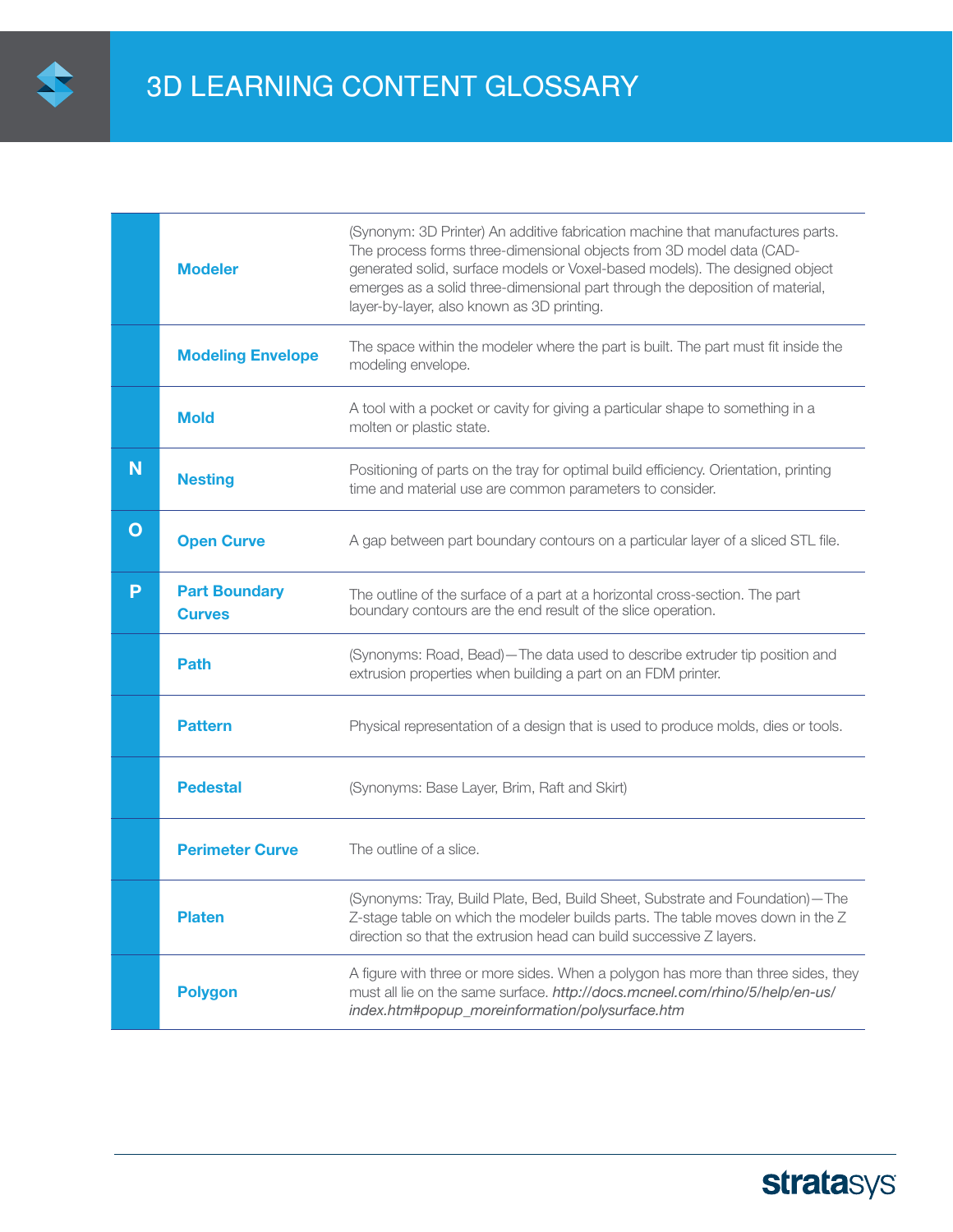

|                         | <b>Photopolymer</b><br><b>Jetting (PolyJet)</b> | Photopolymer jetting machines utilize inkjet print heads to jet a liquid<br>photopolymer which is immediately cured by a UV lamp. By adding layer on layer,<br>the part is built. Several materials can be jetted at the same time. Photopolymer<br>jetting requires support structures for overhangs, which is usually built in a different<br>material. The support material is generally a UV curable gel-like material which<br>enables easy removal and leaves a well-defined and smooth object surface.<br>Source: https://www.additively.com/en/learn-about/photopolymer-<br>jetting#read-more |
|-------------------------|-------------------------------------------------|-------------------------------------------------------------------------------------------------------------------------------------------------------------------------------------------------------------------------------------------------------------------------------------------------------------------------------------------------------------------------------------------------------------------------------------------------------------------------------------------------------------------------------------------------------------------------------------------------------|
|                         | <b>PolyJet Printing</b>                         | PolyJet 3D printers jet layers of curable liquid photopolymer onto a build tray and<br>instantly UV-cures the tiny droplets of liquid photopolymer. Models are precisely<br>printed in layers as fine as 14 microns (on the Stratasys J750 in High Quality<br>mode) for smooth surfaces and complex geometries. Material properties range<br>from rubber to rigid, transparent to opaque, neutral to vibrantly colored and<br>standard to biocompatible.                                                                                                                                              |
|                         | <b>Print Time</b>                               | (Synonym: Build time)-How long it will take to 3D print a part.                                                                                                                                                                                                                                                                                                                                                                                                                                                                                                                                       |
|                         | <b>Purge</b>                                    | The process to clear the extruder head. A purge part may be added to the<br>build tray to provide a path for the extruder head to clear itself while printing the<br>designated CAD design part.                                                                                                                                                                                                                                                                                                                                                                                                      |
| Q                       |                                                 |                                                                                                                                                                                                                                                                                                                                                                                                                                                                                                                                                                                                       |
| $\overline{\mathsf{R}}$ | <b>Raft</b>                                     | (Synonyms: Base Layer, Brim, Pedestal and Skirt)-See Base Layer.                                                                                                                                                                                                                                                                                                                                                                                                                                                                                                                                      |
|                         | <b>Raster</b>                                   | A zig-zag pattern of material extruded from a die, usually used to fill in the area<br>within a contour. This pattern can be adjusted so that there is negative air gap or<br>positive air gap between each toolpath section to create different desired densities<br>for a part.                                                                                                                                                                                                                                                                                                                     |
|                         | <b>Road</b>                                     | (Synonyms: Bead, Path, Toolpath)-The data used to describe extruder tip<br>position and extrusion properties when building a part on a 3D printer.                                                                                                                                                                                                                                                                                                                                                                                                                                                    |
| S                       | <b>Self-Supporting</b><br><b>Angle</b>          | (Synonym: Supporting Angle)-The minimum slope (measured from horizontal)<br>that allows an overhanging feature to be built without a base structure below it.<br>The recommended default value is generally around 45 degrees but depends<br>upon material, slice modeler and build mode.                                                                                                                                                                                                                                                                                                             |
|                         | <b>Skirt</b>                                    | (Synonyms: Base Layer, Brim, Raft and Pedestal)-See Base Layer.                                                                                                                                                                                                                                                                                                                                                                                                                                                                                                                                       |

# **stratasys**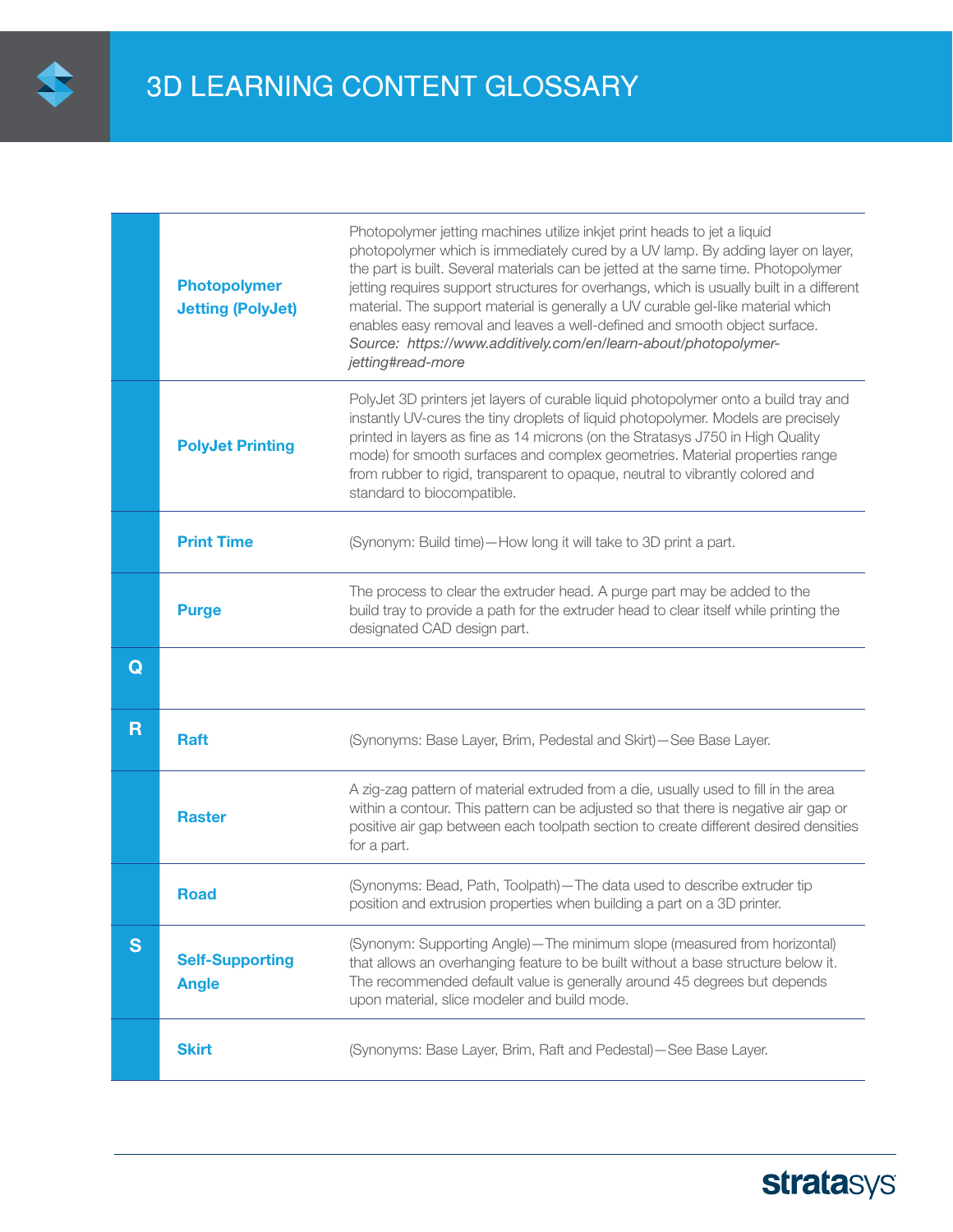

| <b>Slice</b>                                        | (Synonym: Layer) - A horizontal cross-section of user-defined thickness that<br>describes the geometry of an additive fabrication part.                                                                                                                                                                                                                                                                                                                                                                                                            |
|-----------------------------------------------------|----------------------------------------------------------------------------------------------------------------------------------------------------------------------------------------------------------------------------------------------------------------------------------------------------------------------------------------------------------------------------------------------------------------------------------------------------------------------------------------------------------------------------------------------------|
| <b>Slice Curve</b>                                  | The horizontal outline of a part to be produced. Slice curves will be stacked<br>vertically at intervals consistent with the layer thickness.                                                                                                                                                                                                                                                                                                                                                                                                      |
| <b>Slice Height</b>                                 | See Layer Thickness.                                                                                                                                                                                                                                                                                                                                                                                                                                                                                                                               |
| <b>Slice Thickness</b>                              | See Layer Thickness.                                                                                                                                                                                                                                                                                                                                                                                                                                                                                                                               |
| <b>Slicing</b>                                      | The process of taking a 3D data model and dividing it into horizontal 2D thin slices<br>so tool paths can be generated, allowing the printer to print the slices layer upon<br>layer.                                                                                                                                                                                                                                                                                                                                                              |
| <b>Solid Freeform</b><br><b>Fabrication (SFF)</b>   | Another term used to describe 3D printing and additive manufacturing. More<br>specifically, it typically refers to complex freeform solid objects or models that are<br>made with an additive fabrication process.                                                                                                                                                                                                                                                                                                                                 |
| <b>Sparse</b>                                       | A fill pattern that produces a semi-solid part constructed of interwoven roads that<br>are separated by a user-defined air gap. Variations include "low-density" and<br>"high-density" where the air gap between rasters is varied larger or smaller.                                                                                                                                                                                                                                                                                              |
| <b>Stair Stepping</b>                               | See Stepping.                                                                                                                                                                                                                                                                                                                                                                                                                                                                                                                                      |
| <b>Stepping</b>                                     | Small, abrupt transitions in the horizontal build plane that are evident on all<br>surfaces not parallel to the X, Y or Z planes. Stepping results from the layer-based<br>procedures of additive fabrication.                                                                                                                                                                                                                                                                                                                                     |
| <b>Stereolithography</b><br><b>Apparatus (SLA™)</b> | Stereolithography machines build parts out of liquid photopolymer through<br>polymerization activated by a UV laser. Parts are built on a build platform inside<br>a vat filled with the liquid photopolymer. The laser scans the surface of the vat to<br>solidify the material. The build platform is lowered into the vat and the part is built<br>layer by layer. Stereolithography requires support structures for overhangs, which<br>are built in the same material.<br>Source: https://www.additively.com/en/learn-about/stereolithography |
| <b>STL</b>                                          | #read-more<br>STereoLithography file format. See . STL File                                                                                                                                                                                                                                                                                                                                                                                                                                                                                        |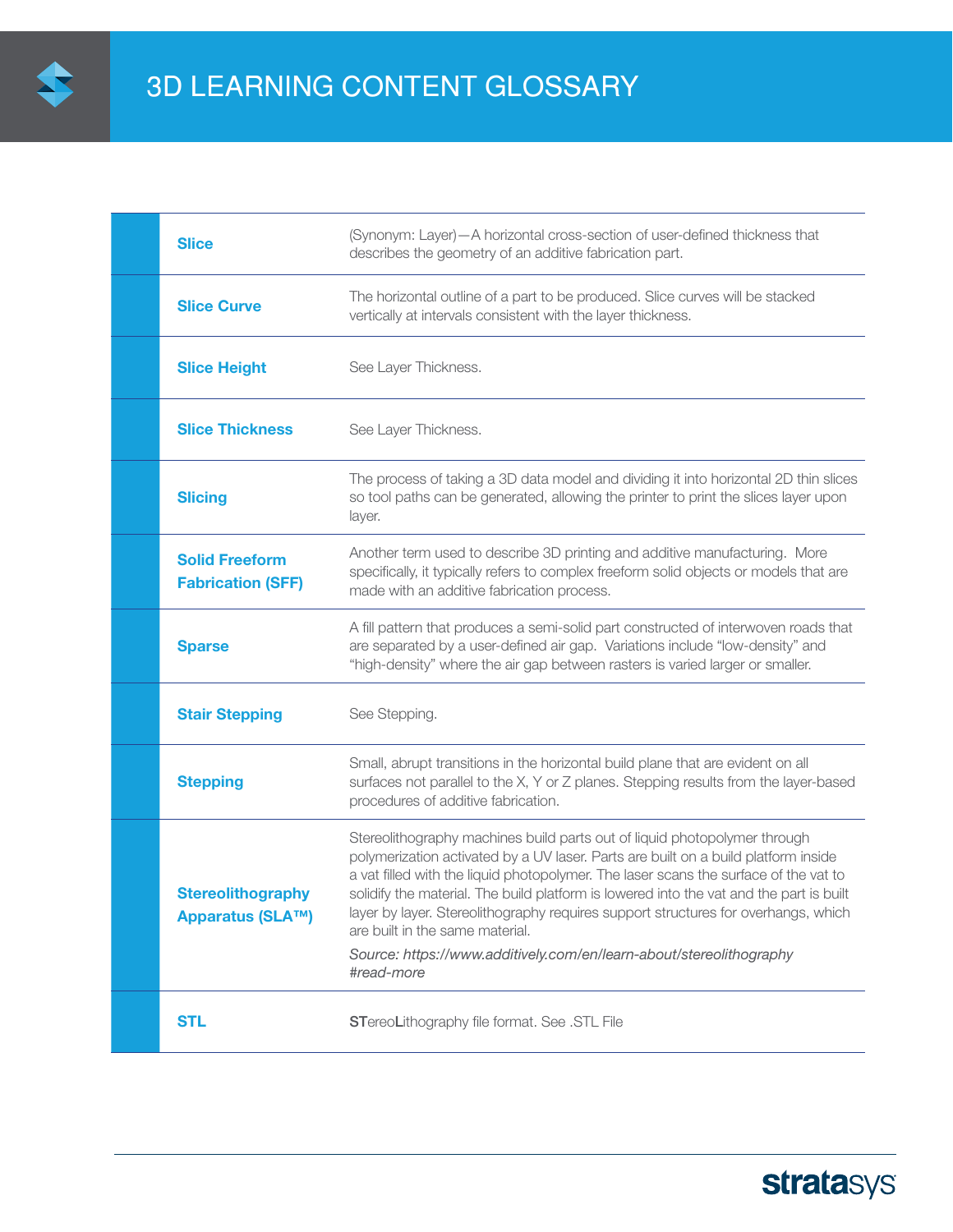

|                         | <b>STL File</b>                            | A file format commonly used as input for additive fabrication systems. This file<br>describes only the surface geometry of a three dimensional object without any<br>representation of color, texture or other common CAD model attributes. The file<br>describes a raw, unstructured, triangulated surface by the unit normal and vertices<br>of the triangles using a three-dimensional Cartesian coordinate system. |
|-------------------------|--------------------------------------------|------------------------------------------------------------------------------------------------------------------------------------------------------------------------------------------------------------------------------------------------------------------------------------------------------------------------------------------------------------------------------------------------------------------------|
|                         | <b>STL Model</b>                           | A Mesh format that represents the surfaces of 3D model data as a mosaic of<br>small triangles. In many ways, an STL model is similar to a simple finite element<br>mesh that uses only triangular elements.                                                                                                                                                                                                            |
|                         | <b>Substrate</b>                           | (Synonyms: Tray, Platen, Build Plate, Bed, Build Sheet and Foundation)-See<br>Platen.                                                                                                                                                                                                                                                                                                                                  |
|                         | <b>Supports</b>                            | Scaffold of sacrificial material upon which overhanging geometry is built. Also<br>used to rigidly attach the part to the build platform.                                                                                                                                                                                                                                                                              |
|                         | <b>Support Style</b>                       | A user-definable build option that describes the pattern and spacing of the base<br>structure that upholds the part.                                                                                                                                                                                                                                                                                                   |
|                         | <b>Surface Finish</b>                      | A measure of the texture or roughness of a surface. It is quantified by the vertical<br>deviations of a real surface from its ideal form. If these deviations are large, the<br>surface is rough; if they are small, the surface is smooth.                                                                                                                                                                            |
| T                       | <b>Tip</b>                                 | The nozzle through which the extrusion head extrudes the semi-liquid material for<br>building the part. Tip size determines the layer thickness and road width for an<br>FDM part.                                                                                                                                                                                                                                     |
|                         | <b>Toolpath</b>                            | See Road.                                                                                                                                                                                                                                                                                                                                                                                                              |
|                         | <b>Toolpath Width</b>                      | Horizontal measure of a road. Toolpath widths are determined by the tip size.                                                                                                                                                                                                                                                                                                                                          |
|                         | <b>Tray</b>                                | (Synonyms: Platen, Build Plate, Bed, Build Sheet, Substrate and Foundation)-<br>See Platen.                                                                                                                                                                                                                                                                                                                            |
| U                       |                                            |                                                                                                                                                                                                                                                                                                                                                                                                                        |
| $\overline{\mathsf{v}}$ | <b>Volumetric Pixel or</b><br><b>Voxel</b> | Volume element representing a value on a regular grid in 3D space.                                                                                                                                                                                                                                                                                                                                                     |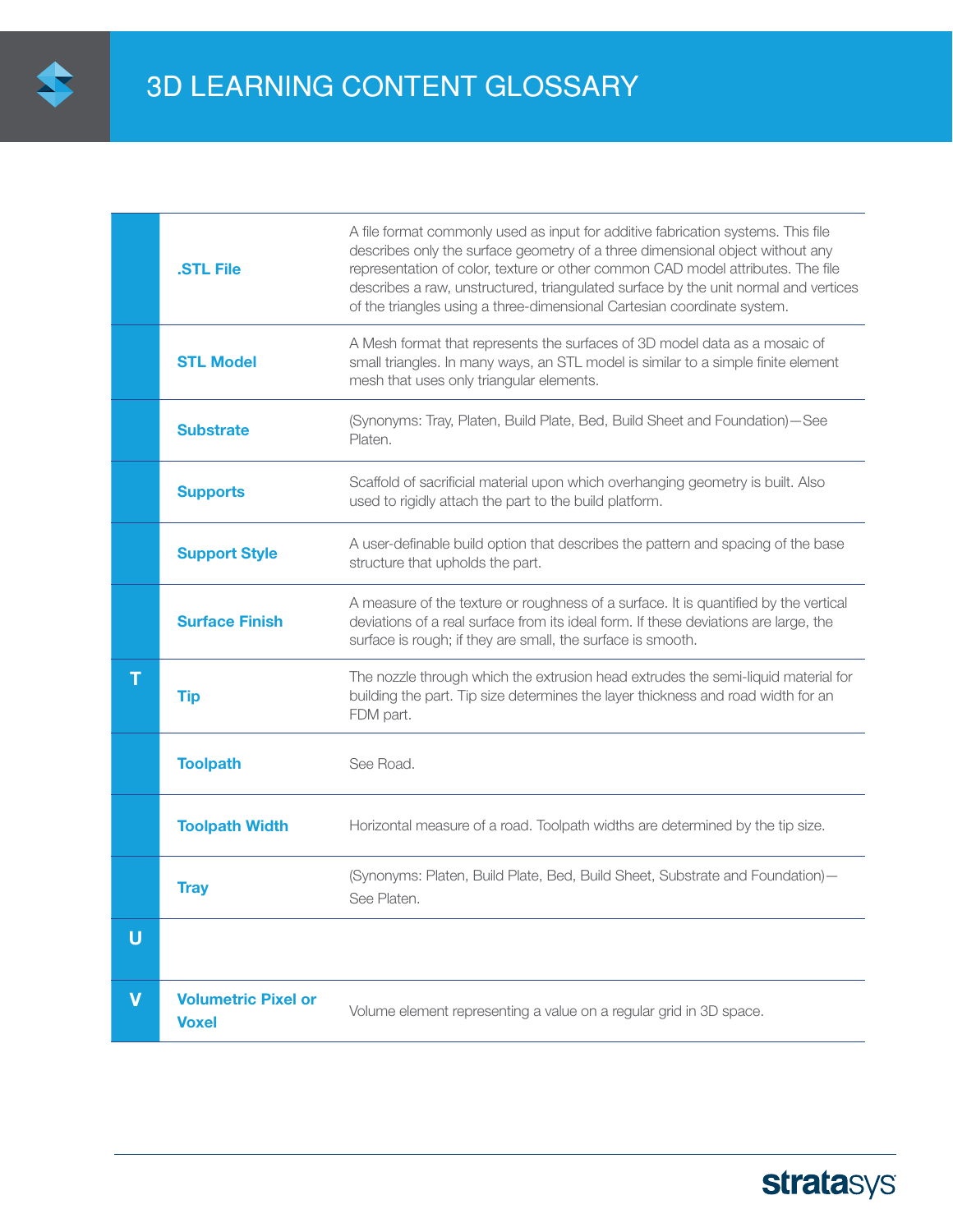

| W                       | <b>Warp</b>        | Deformation of vertical walls (generally from too much heat).                                                                                        |
|-------------------------|--------------------|------------------------------------------------------------------------------------------------------------------------------------------------------|
|                         | <b>Watertight</b>  | (Also Water Tight) - A watertight mesh is one with no holes, cracks or missing<br>features.                                                          |
|                         | WaterWorks™        | A soluble support removal system used for FDM parts.                                                                                                 |
|                         | <b>Work Holder</b> | Any device that restricts the motion of and positions a part during a manufacturing<br>operation. Examples include vises, clamps, jigs and fixtures. |
| $\overline{\mathsf{X}}$ |                    |                                                                                                                                                      |
| V                       |                    |                                                                                                                                                      |
| Z                       |                    |                                                                                                                                                      |

# **stratasys**